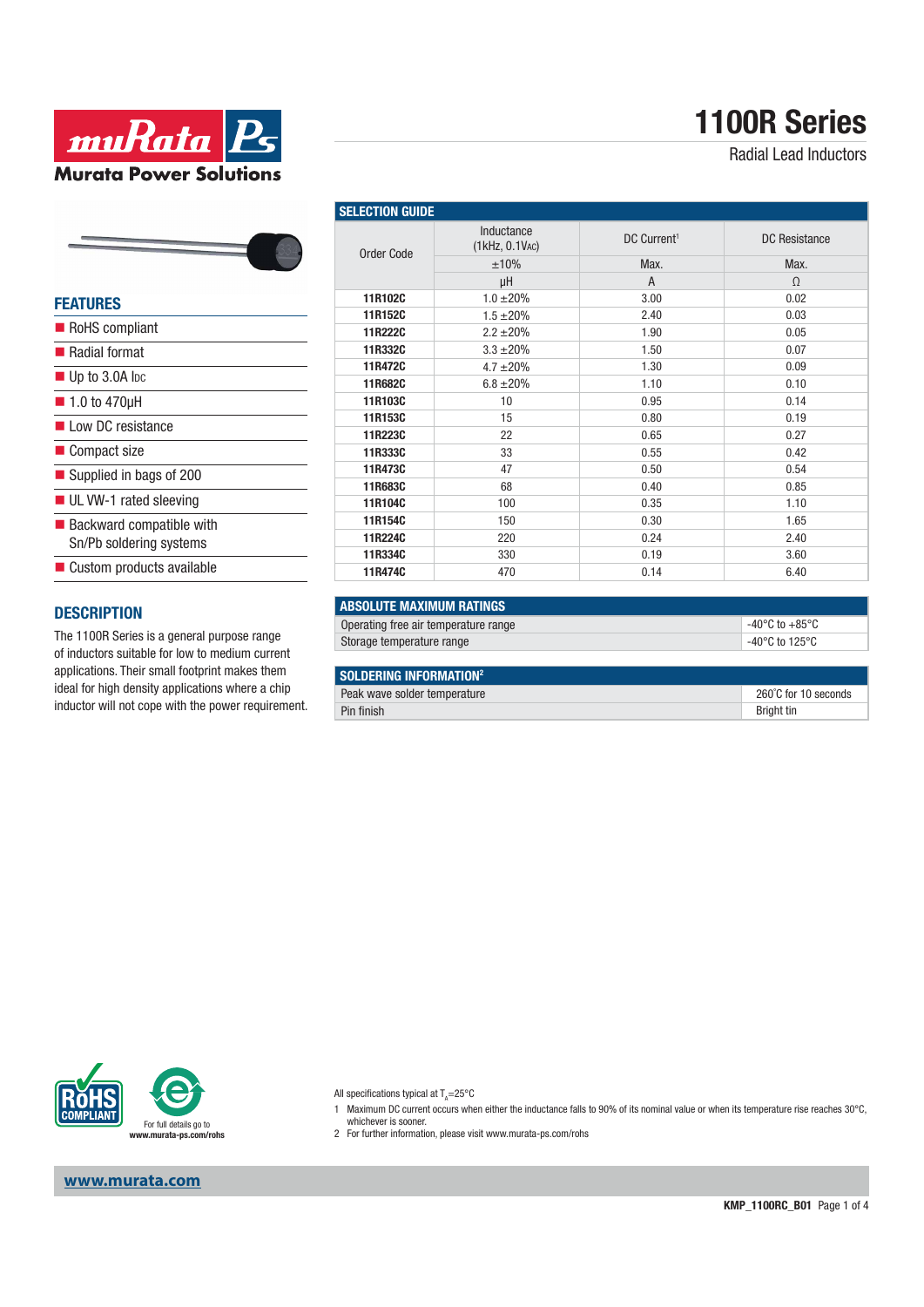## **muRata B** Murata Power Solutions

## **1100R Series**

Radial Lead Inductors

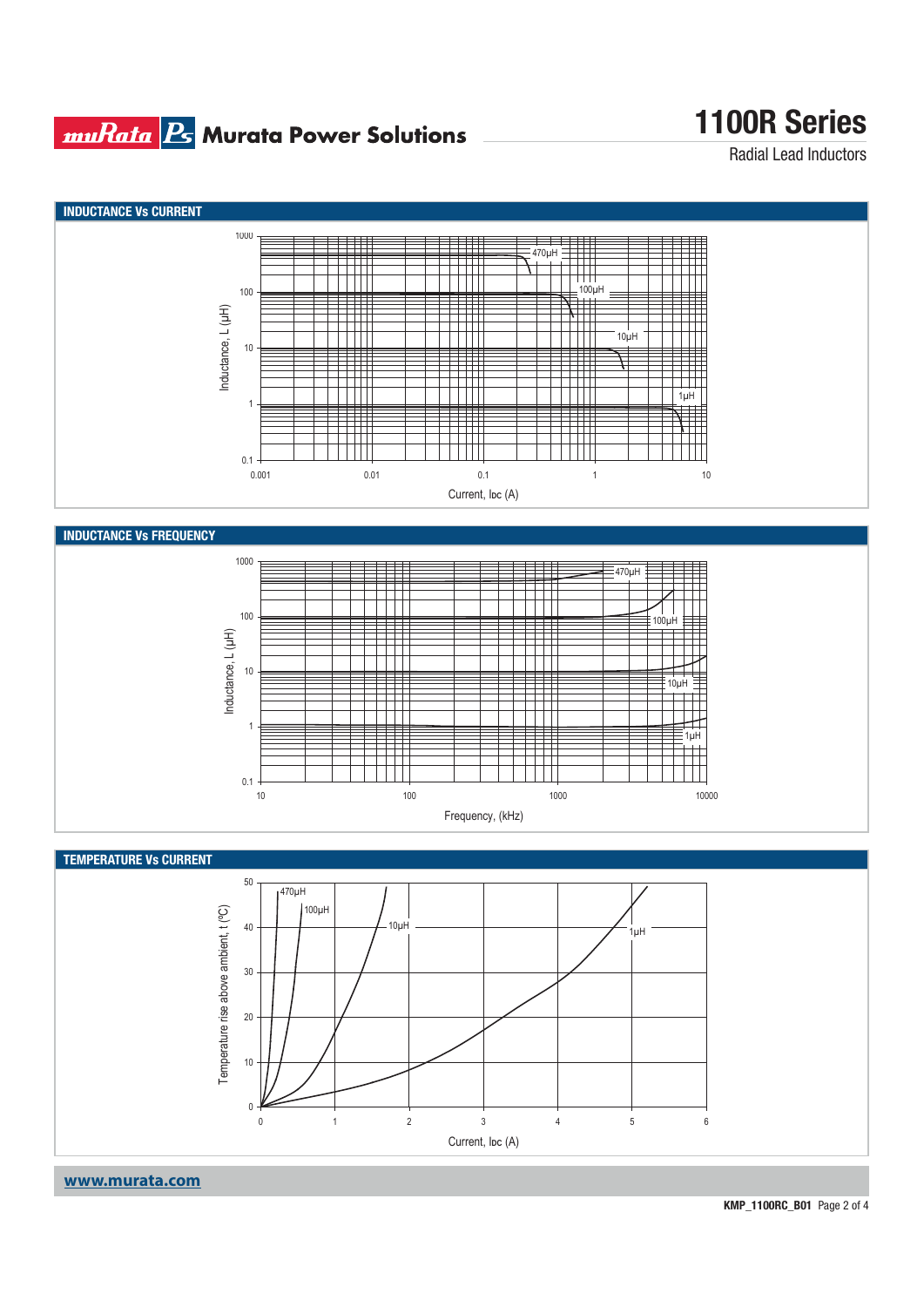## **muRata Ps** Murata Power Solutions

# **1100R Series**

Radial Lead Inductors